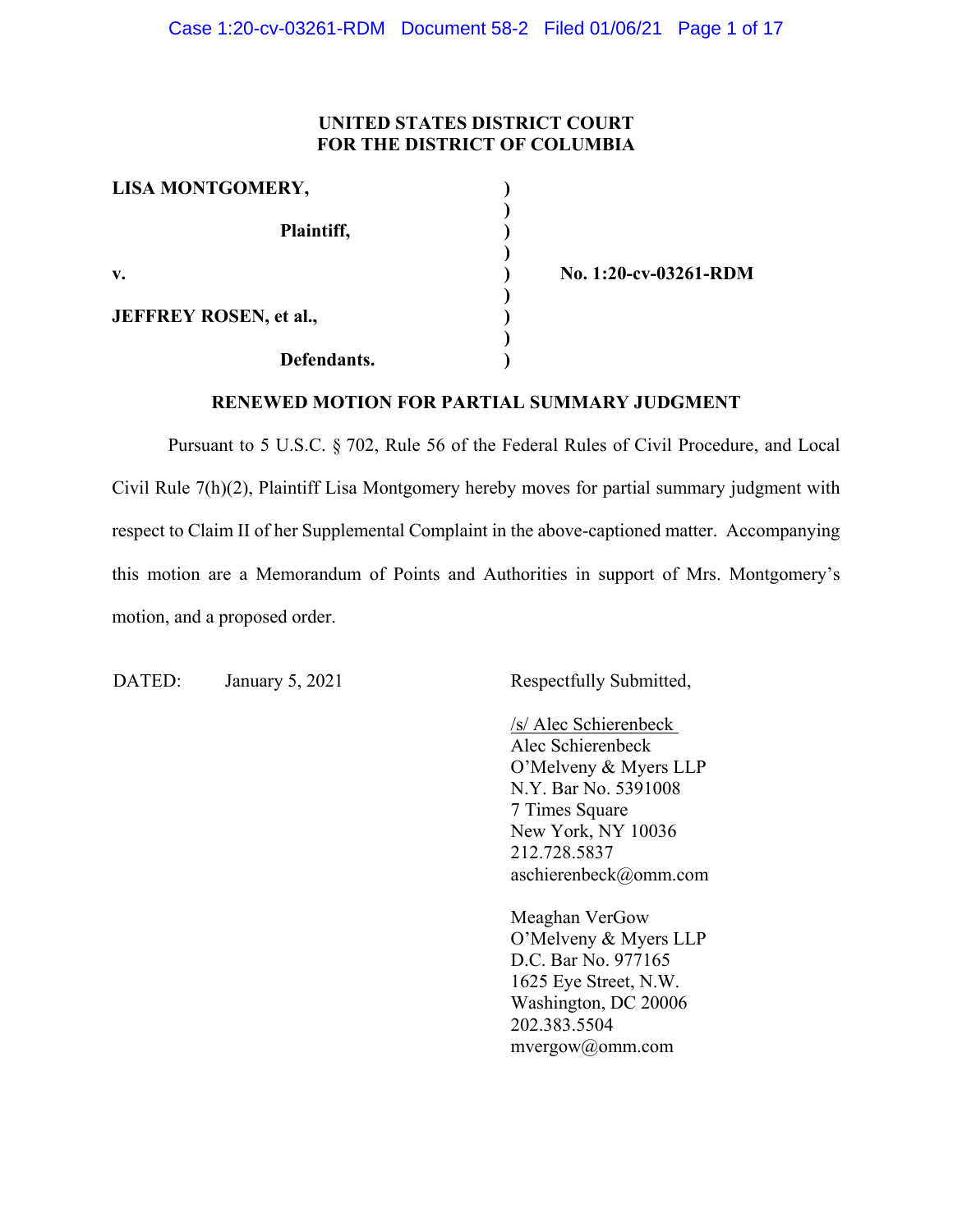#### Case 1:20-cv-03261-RDM Document 58-2 Filed 01/06/21 Page 2 of 17

Sandra L. Babcock Clinical Professor, International Human Rights Clinic 157 Hughes Hall Cornell Law School Ithaca, NY 14853-4901 312.823.2330 Slb348@cornell.edu

Joseph Margulies Professor of the Practice of Law and Government Cornell University Ithaca, NY 14853 607.216.2289

Zohra Ahmed Clinical Teaching Fellow Cornell Law School Ithaca, NY 14853 415.260.9690

Edward J. Ungvarsky Ungvarsky Law, PLLC D.C. Bar No. 459034 114 North Alfred Street Alexandria, VA 22314 Office: 571.207.9710 Cellular: 202.409.2084 ed@ungvarskylaw.com

*Attorneys for Plaintiff*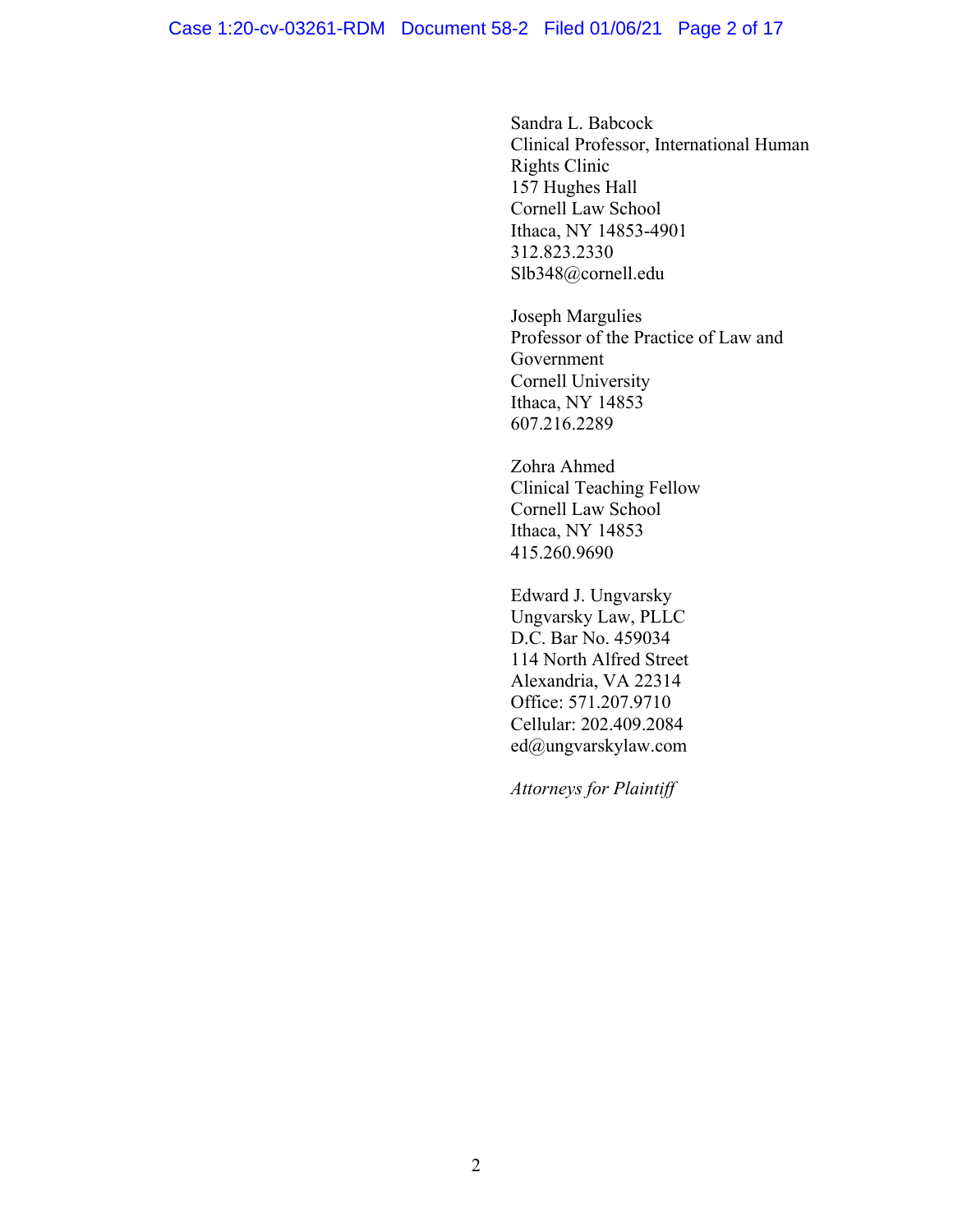## **UNITED STATES DISTRICT COURT FOR THE DISTRICT OF COLUMBIA**

| LISA MONTGOMERY,              |  |
|-------------------------------|--|
| Plaintiff,                    |  |
| $\mathbf{v}$ .                |  |
| <b>JEFFREY ROSEN, et al.,</b> |  |
| Defendants.                   |  |

**v. ) No. 1:20-cv-03261-RDM**

## **PLAINTIFF'S MEMORANDUM OF POINTS AND AUTHORITIES IN SUPPORT OF RENEWED MOTION FOR PARTIAL SUMMARY JUDGMENT**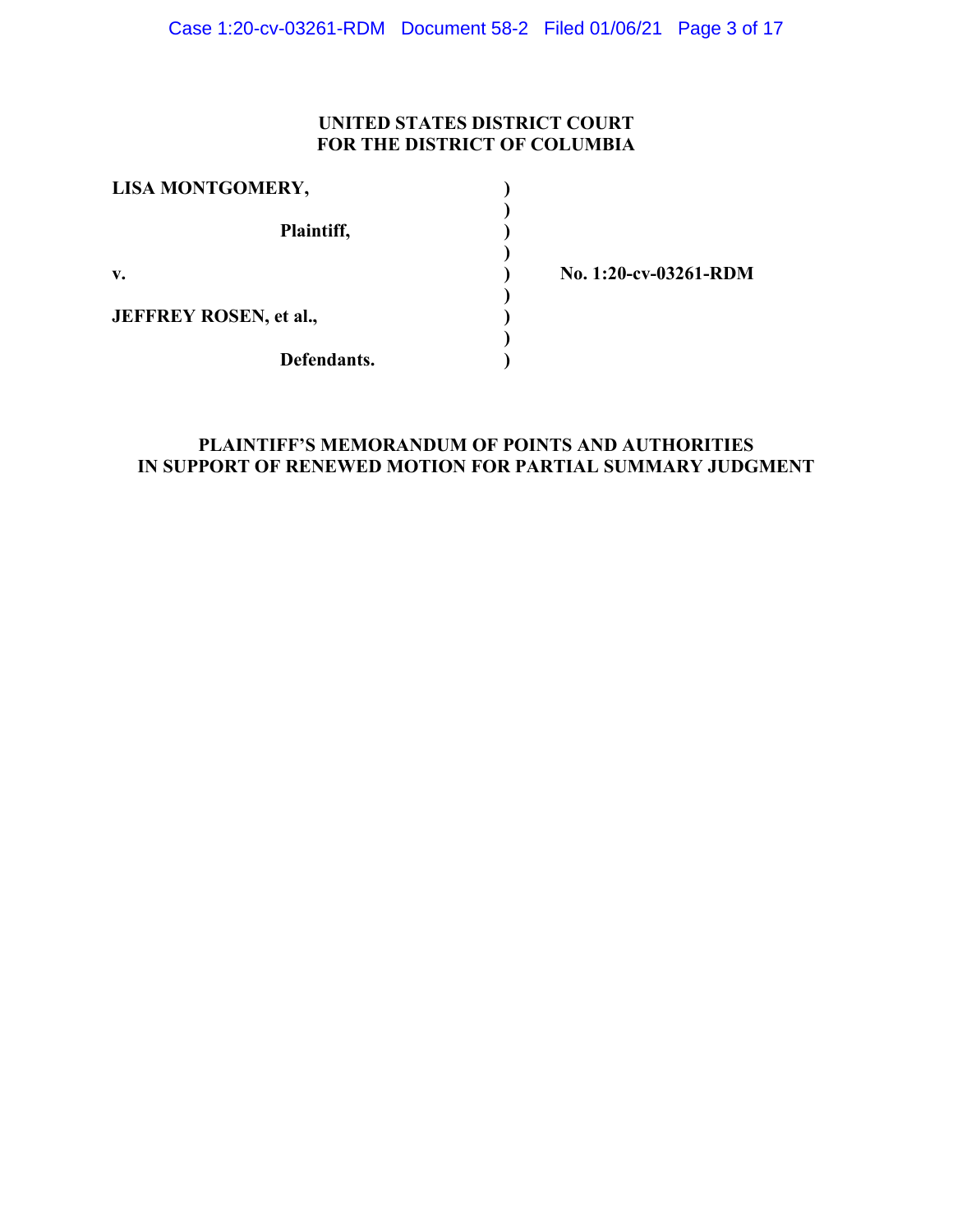## **TABLE OF CONTENTS**

| I. Designation Of A January 12, 2021 Execution Date Violated The FDPA 4 |  |
|-------------------------------------------------------------------------|--|
|                                                                         |  |
|                                                                         |  |
|                                                                         |  |
|                                                                         |  |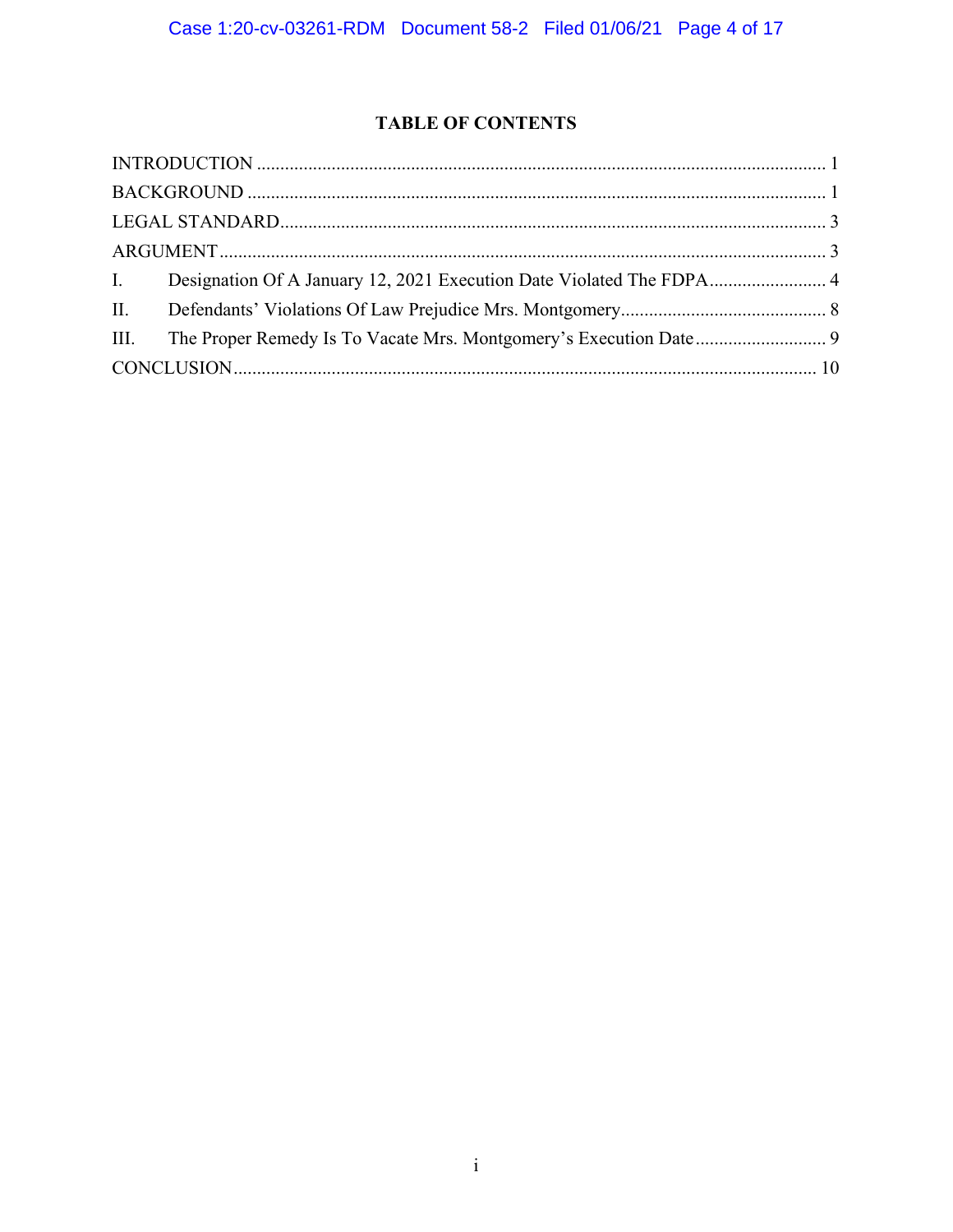# **TABLE OF AUTHORITIES**

| е,<br>aо |
|----------|
|----------|

## **CASES**

| Allied-Signal, Inc. v. U.S. Nuclear Regulatory Commission,                                                                  |
|-----------------------------------------------------------------------------------------------------------------------------|
| Allina Health Services v. Sebelius,                                                                                         |
| Ford v. Wainwright,                                                                                                         |
| In re Federal Bureau of Prisons' Execution Protocol Cases (Execution Protocol Cases I),                                     |
| In re Federal Bureau of Prisons' Execution Protocol Cases (Execution Protocol Cases II),                                    |
| In re Fed. Bureau of Prisons' Execution Protocol Cases,                                                                     |
| In re Fed. Bureau of Prisons' Execution Protocol Cases,                                                                     |
| Jicarilla Apache Nation v. U.S. Dep't of Interior,                                                                          |
| Loma Linda University Medical Center v. Sebelius,<br>684 F. Supp. 2d 42 (D.D.C.), aff'd, 408 F. App'x 383 (D.C. Cir. 2010)3 |
| Reed v. Salazar,                                                                                                            |
| United States v. Epps,                                                                                                      |
| United States v. Montgomery,                                                                                                |
| United Steel v. Mine Safety & Health Administration,                                                                        |
| Whitfield v. State,                                                                                                         |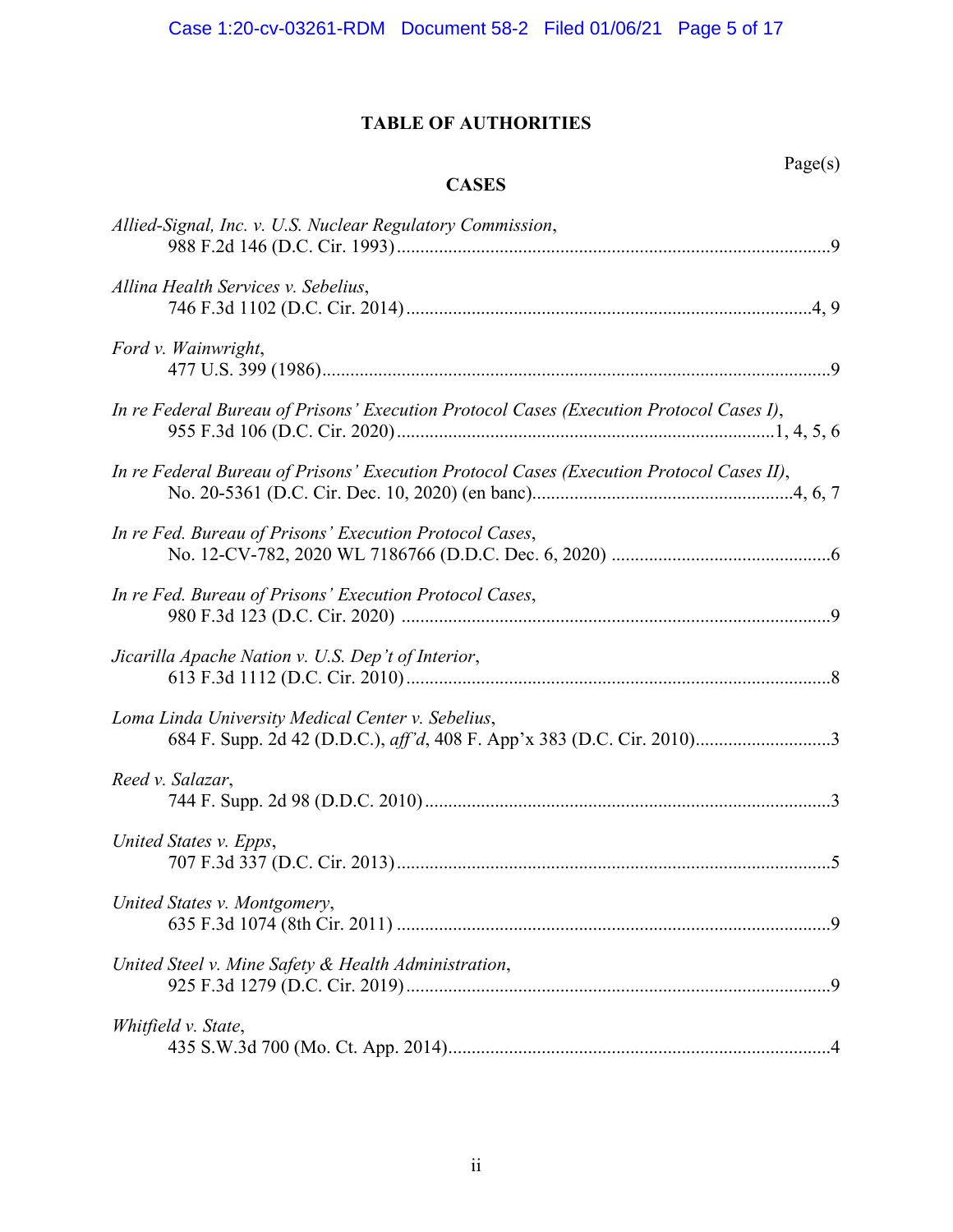# STATUTES, RULES, AND REGULATIONS

| Implementation of Death Sentences in Federal Cases, 58 Fed. Reg. 4,898 (Jan. 19,<br>$1993)$ $\ldots$ $\ldots$ $\ldots$ $\ldots$ $\ldots$ $\ldots$ $\ldots$ $\ldots$ $\ldots$ $\ldots$ $\ldots$ $\ldots$ $\ldots$ $\ldots$ $\ldots$ $\ldots$ $\ldots$ $\ldots$ $\ldots$ $\ldots$ $\ldots$ $\ldots$ $\ldots$ $\ldots$ $\ldots$ $\ldots$ $\ldots$ $\ldots$ $\ldots$ $\ldots$ $\ldots$ $\ldots$ $\ldots$ $\ldots$ $\ldots$ |  |
|------------------------------------------------------------------------------------------------------------------------------------------------------------------------------------------------------------------------------------------------------------------------------------------------------------------------------------------------------------------------------------------------------------------------|--|
|                                                                                                                                                                                                                                                                                                                                                                                                                        |  |
|                                                                                                                                                                                                                                                                                                                                                                                                                        |  |
|                                                                                                                                                                                                                                                                                                                                                                                                                        |  |
|                                                                                                                                                                                                                                                                                                                                                                                                                        |  |
|                                                                                                                                                                                                                                                                                                                                                                                                                        |  |

## **OTHER AUTHORITIES**

| U.S. Department of Justice, Executions Scheduled for Inmates Convicted of |
|---------------------------------------------------------------------------|
| Brutal Murders Many Years Ago (Nov. 20, 2020),                            |
| https://www.justice.gov/opa/pr/executions-scheduled-inmates-convicted-    |
| $\overline{4}$                                                            |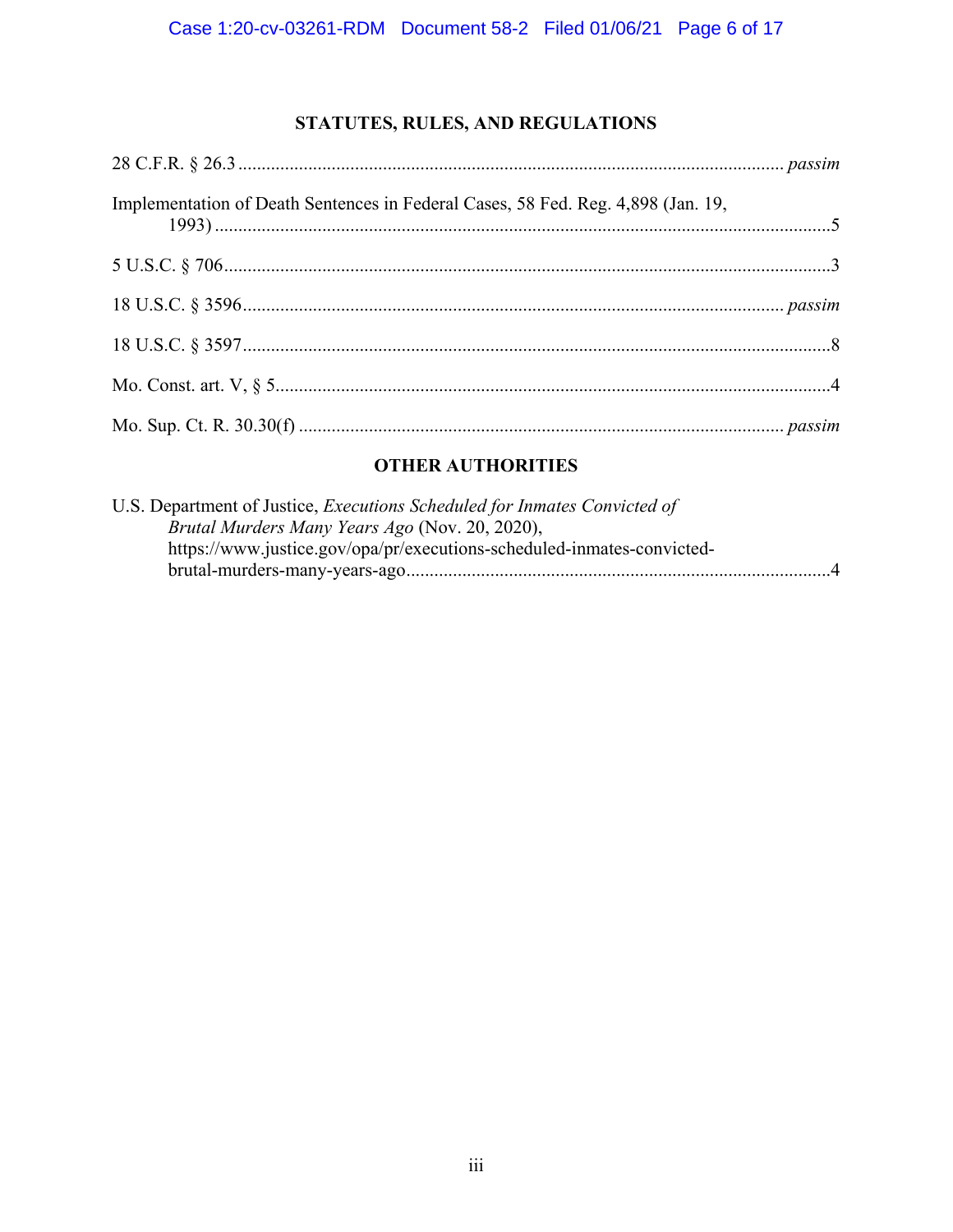#### **INTRODUCTION**

<span id="page-6-0"></span>The Federal Death Penalty Act ("FDPA") requires "implementation" of federal death sentences "in the manner prescribed by the laws of the State in which the sentence is imposed." 18 U.S.C. § 3596(a). The term "implementation" has a "broad" scope and encompasses not only the "top-line method of execution," but also "a range of procedures and safeguards surrounding executions," including those dictating the "date, time, [and] place." *In re Fed. Bureau of Prisons' Execution Protocol Cases (Execution Protocol Cases I)*, 955 F.3d 106, 133-34 (D.C. Cir. 2020) (Rao, J., concurring) (cleaned up).

On November 23, the Director of the Bureau of Prisons (the "Director") designated January 12, 2021 as the date that Mrs. Montgomery will be executed. But in doing so, the Director violated binding Missouri law—as incorporated by the FDPA—in two ways. First, Missouri law requires that a prisoner receive at least 90 days' notice of a new execution date. Mo. Sup. Ct. R. 30.30(f). Under that provision, the earliest execution date that the Director could have designated was February 21, 2021—more than five weeks later than the date the Director chose. Second, Missouri law prohibits the execution of more than one individual in a month. *Id.* But Defendants presently plan to execute *three* federal prisoners in the month of January.

Because the Director's January 12 designation runs afoul of the clear terms of the FDPA, Mrs. Montgomery respectfully requests that the Court set aside her January 12, 2021 execution date pursuant to the Administrative Procedure Act ("APA").

#### **BACKGROUND**

<span id="page-6-1"></span>Mrs. Montgomery was sentenced to death in April 2008. *United States v. Montgomery*, 635 F.3d 1074, 1079 (8th Cir. 2011).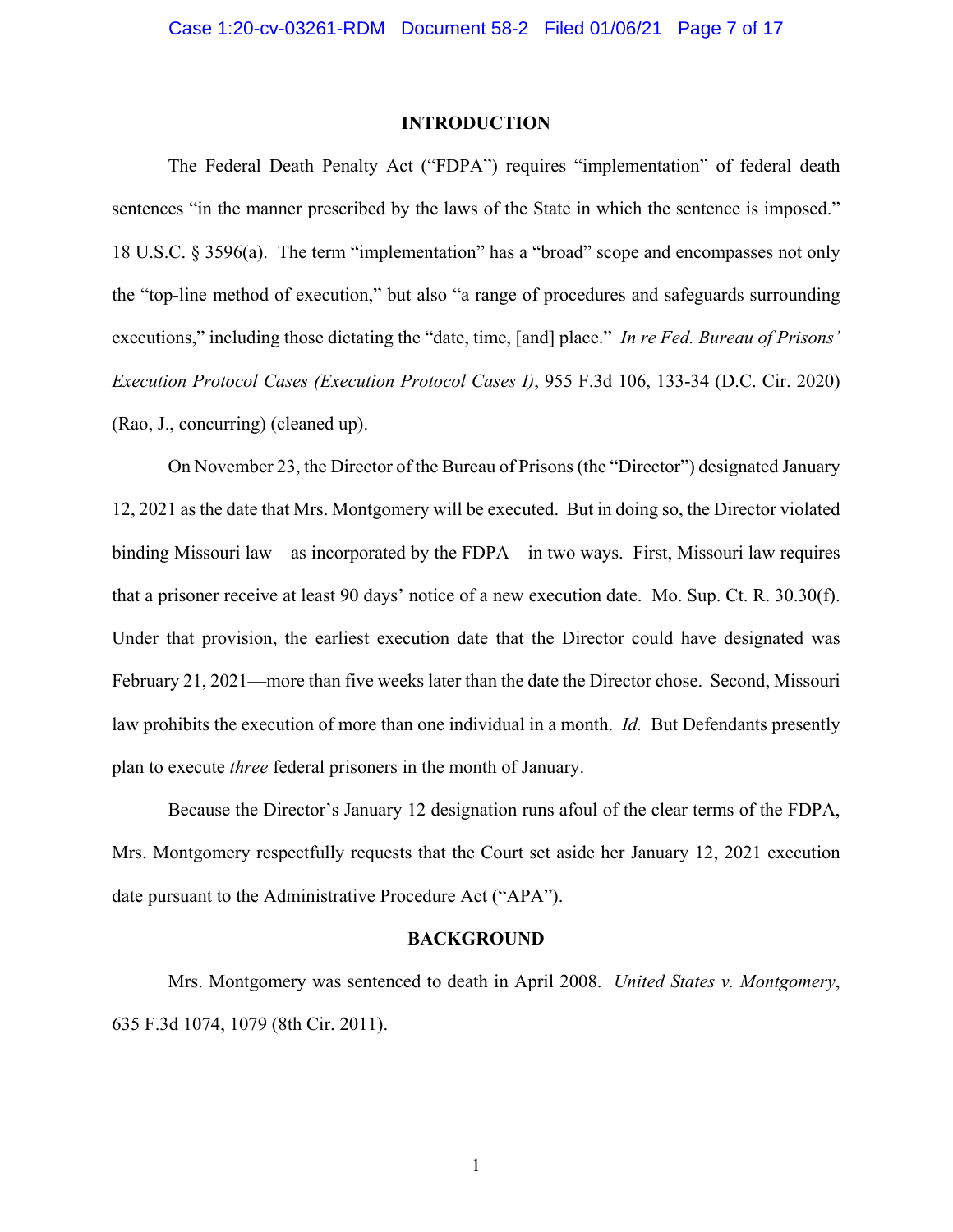#### Case 1:20-cv-03261-RDM Document 58-2 Filed 01/06/21 Page 8 of 17

On October 16, 2020, Defendants scheduled Mrs. Montgomery's execution for December 8, 2020. Dkt. 33 at 172. After visiting their client, Mrs. Montgomery's capital attorneys contracted COVID-19, rendering them incapable of filing her clemency petition. On November 12, Mrs. Montgomery filed a complaint asserting claims stemming from her lawyers' inability to assist her in the clemency process. Dkt. 1. Finding merit in Mrs. Montgomery's claims, this Court issued a stay of execution lasting until December 31, 2020. *See* Dkt. 19.

While the stay remained in effect, on November 23, Defendants rescheduled Mrs. Montgomery's execution for January 12, 2021. Dkt. 33 at 173, 175. In response, Mrs. Montgomery filed a supplemental complaint asserting two claims under the APA. Dkt. 29-1 ("Supp. Compl."). In Claim I, Mrs. Montgomery asserted that Defendants' designation of a January 12 execution date violated federal regulations providing that "[i]f the date designated for execution passes by reason of a stay of execution," then the Director "shall" designate a new execution date "when the stay is lifted." 28 C.F.R.  $\S$  26.3(a)(1).

In Claim II, Mrs. Montgomery asserted that Defendants' designation violated the FDPA, which requires that federal death sentences be implemented "in the manner prescribed by the law of the State in which the sentence is imposed." 18 U.S.C. § 3596(a). Specifically, Mrs. Montgomery alleged that Defendants' designation failed to comply with two applicable provisions of Missouri law: (1) a requirement that a prisoner receive at least 90 days' notice of an execution date; and (2) a rule prohibiting the Government from "execut[ing] more than one warrant of execution per month." Mo. Sup. Ct. R. 30.30(f); *see* Supp. Compl. at 4, 6-7.

After this Court granted leave to file the supplemental complaint, Mrs. Montgomery moved for partial summary judgment on both claims in the supplemental complaint and requested that the January 12 execution date be vacated. Following full briefing and oral argument, this Court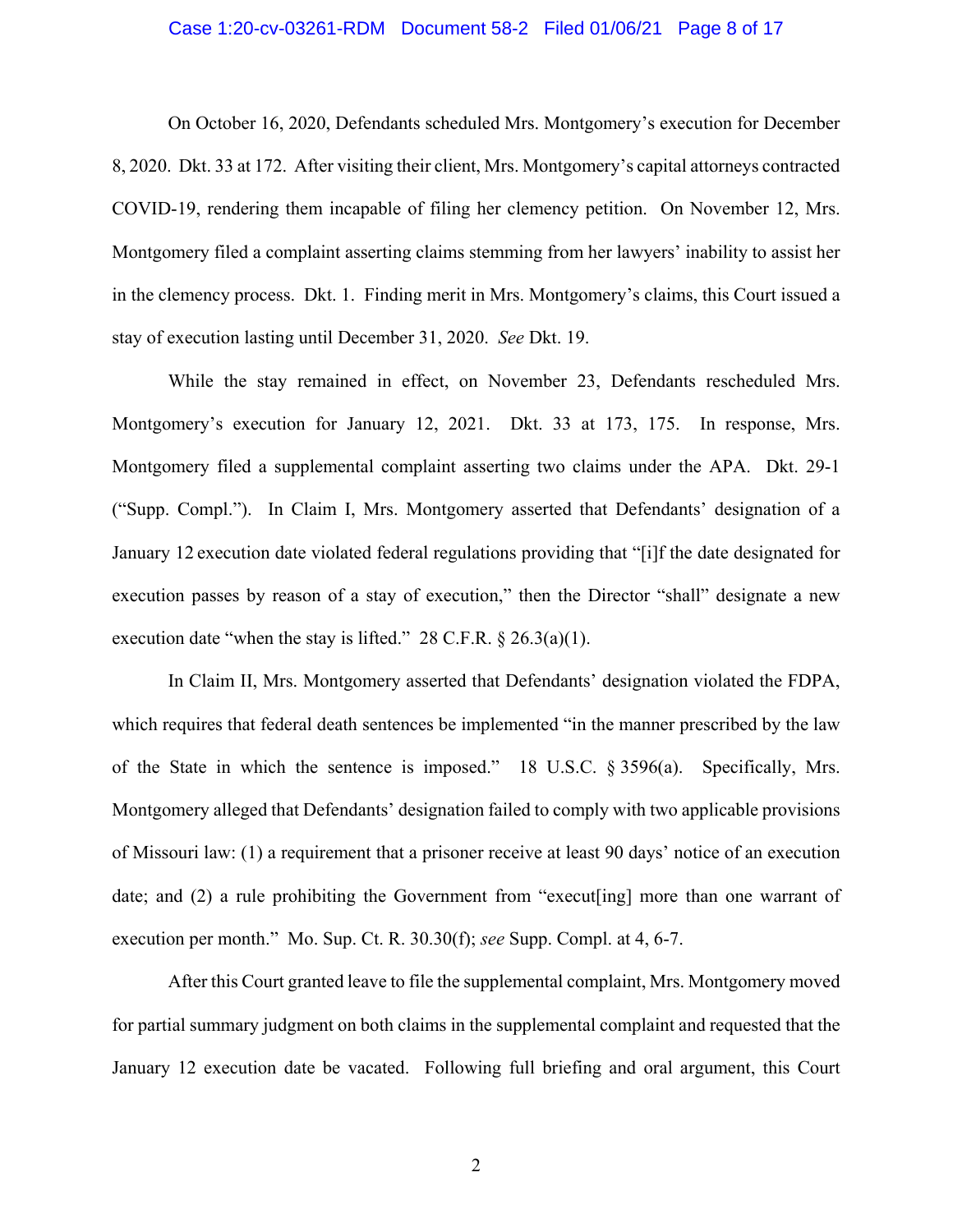#### Case 1:20-cv-03261-RDM Document 58-2 Filed 01/06/21 Page 9 of 17

granted partial summary judgment on Claim I and vacated the January 12 execution date—the "'default remedy' under the APA." Dkt. 47 ("D. Ct. Op.") at 25 (quoting *Reed v. Salazar*, 744 F. Supp. 2d 98, 119 (D.D.C. 2010)). Having concluded that Mrs. Montgomery was entitled to vacatur on Claim I, the Court "d[id] not reach Montgomery's claim that Defendants violated the FDPA (Claim II)." *Id.* at 27-28.

On December 28, Defendants filed a notice of appeal and moved for a stay pending appeal in the district court. This Court denied Defendants' request. Dkt. 55. Defendants then moved the D.C. Circuit for a stay pending appeal or vacatur of this Court's opinion. On January 1, 2021, a panel of the D.C. Circuit reversed and vacated this Court's decision. Order, *Montgomery v. Rosen*, 20-5379 (per curiam). On January 5, 2021, the D.C. Circuit denied rehearing en banc.

The same day that the D.C. Circuit denied rehearing en banc, Mrs. Montgomery asked this Court for leave to renew her motion for partial summary judgement on Claim II of the supplemental complaint.

#### **LEGAL STANDARD**

<span id="page-8-0"></span>"Summary judgment is the proper mechanism for deciding, as a matter of law, whether an agency action is … consistent with the APA." *Loma Linda Univ. Med. Ctr. v. Sebelius*, 684 F. Supp. 2d 42, 52 (D.D.C.), *aff'd*, 408 F. App'x 383 (D.C. Cir. 2010). Here, the summary judgment standard requires this Court to again decide whether the Director's order was "not in accordance with law," "in excess of statutory ... authority," or "without observance of procedure required by law." 5 U.S.C. § 706(2)(A), (C), (D).

#### **ARGUMENT**

<span id="page-8-1"></span>Defendants' decision to designate Mrs. Montgomery's execution for January 12, 2021 violated the FDPA in two respects. *See* Supp. Compl. at 6-7. Each violation, on its own, requires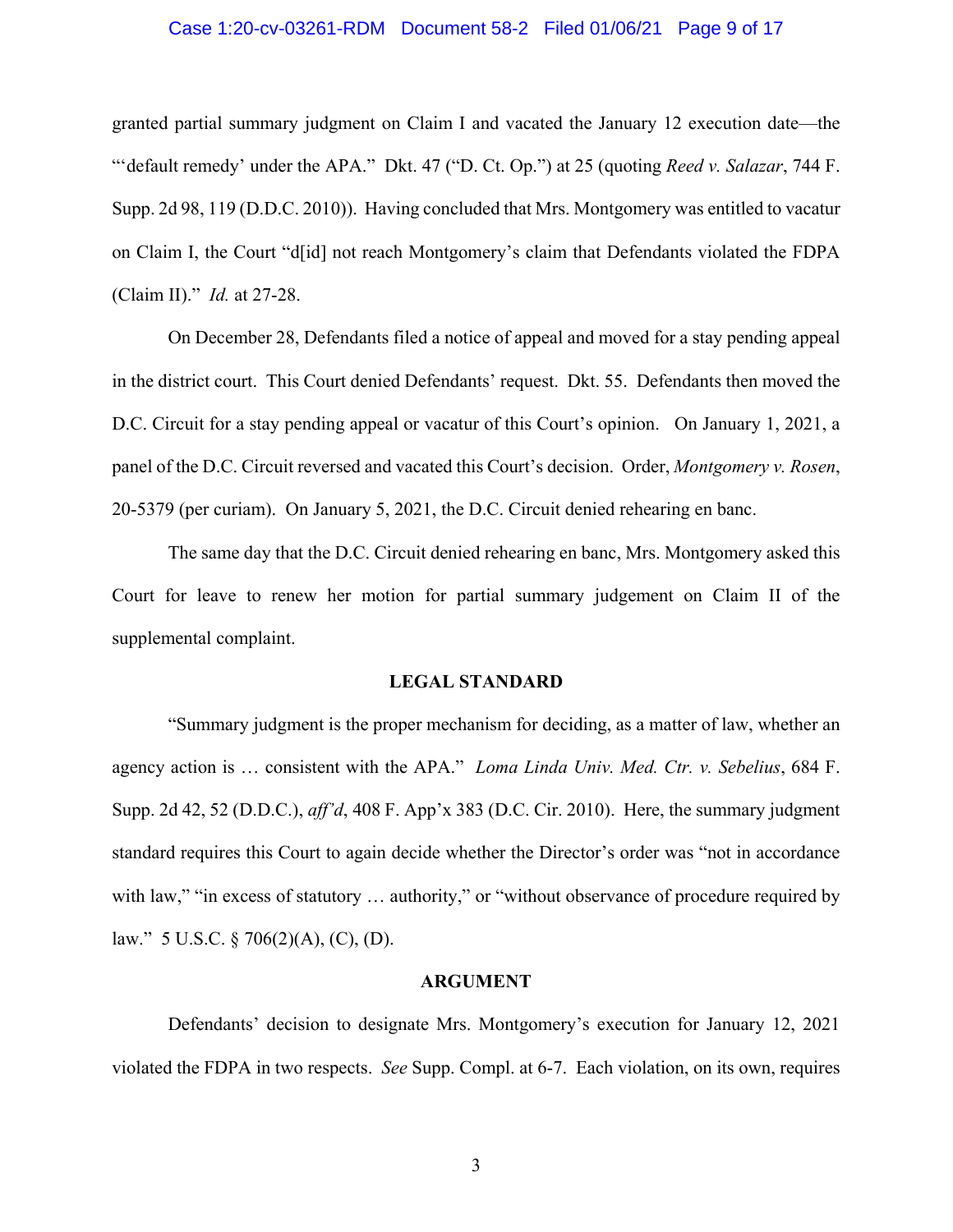#### Case 1:20-cv-03261-RDM Document 58-2 Filed 01/06/21 Page 10 of 17

the Court to vacate Mrs. Montgomery's execution date. *See, e.g.*, *Allina Health Servs. v. Sebelius*, 746 F.3d 1102, 1110 (D.C. Cir. 2014) ("vacatur is the normal remedy" under the APA for unlawful agency action).

### <span id="page-9-0"></span>**I. Designation Of A January 12, 2021 Execution Date Violated The FDPA**

Defendants' designation of a January 12 execution date violated the FDPA. As the D.C. Circuit has explained, the FDPA's requirement that "implementation of the [death] sentence" be "in the manner prescribed by the law of the State in which the sentence is imposed," 18 U.S.C. § 3596(a), requires Defendants to abide by "the positive law and binding regulations of [the] state" where the prisoner was sentenced, *Execution Protocol Cases I*, 955 F.3d at 130 (Rao J., concurring); *accord In re Fed. Bureau of Prisons' Execution Protocol Cases (Execution Protocol Cases II)*, No. 20-5361, slip op. at 3-4 (D.C. Cir. Dec. 10, 2020) (en banc) (three concurring judges and four dissenting judges recognizing Judge Rao's concurrence in *Execution Protocol Cases I* as the controlling D.C. Circuit opinion).

Here, Mrs. Montgomery was sentenced in the Western District of Missouri, *see Montgomery*, 635 F.3d at 1079 n.1, so her execution must comply with any relevant Missouri statutes or regulations. Defendants, however, have concededly failed to comply with binding Missouri law.<sup>[1](#page-9-1)</sup> It is undisputed that Defendants have provided nowhere near the requisite 90 days' notice under Missouri Supreme Court Rule 30.30(f). Nor do Defendants dispute that they have scheduled two additional executions for January 2021, in violation of Rule 30.30(f)'s monthly limit. *See* Suppl. Compl. at 4;[2](#page-9-2) *see* Dkt. 37 ("Opp. SJ") at 18-26.

 $\overline{a}$ 

<span id="page-9-1"></span><sup>&</sup>lt;sup>1</sup> Missouri Supreme Court Rules constitute "positive law" because the Missouri Constitution provides that they "shall have the force and effect of law." Mo. Const. art. V, § 5; *see also Whitfield v. State*, 435 S.W.3d 700, 702 (Mo. Ct. App. 2014) (Missouri Supreme Court Rules are "binding").

<span id="page-9-2"></span><sup>2</sup> *See also* U.S. Dep't of Justice, *Executions Scheduled for Inmates Convicted of Brutal Murders*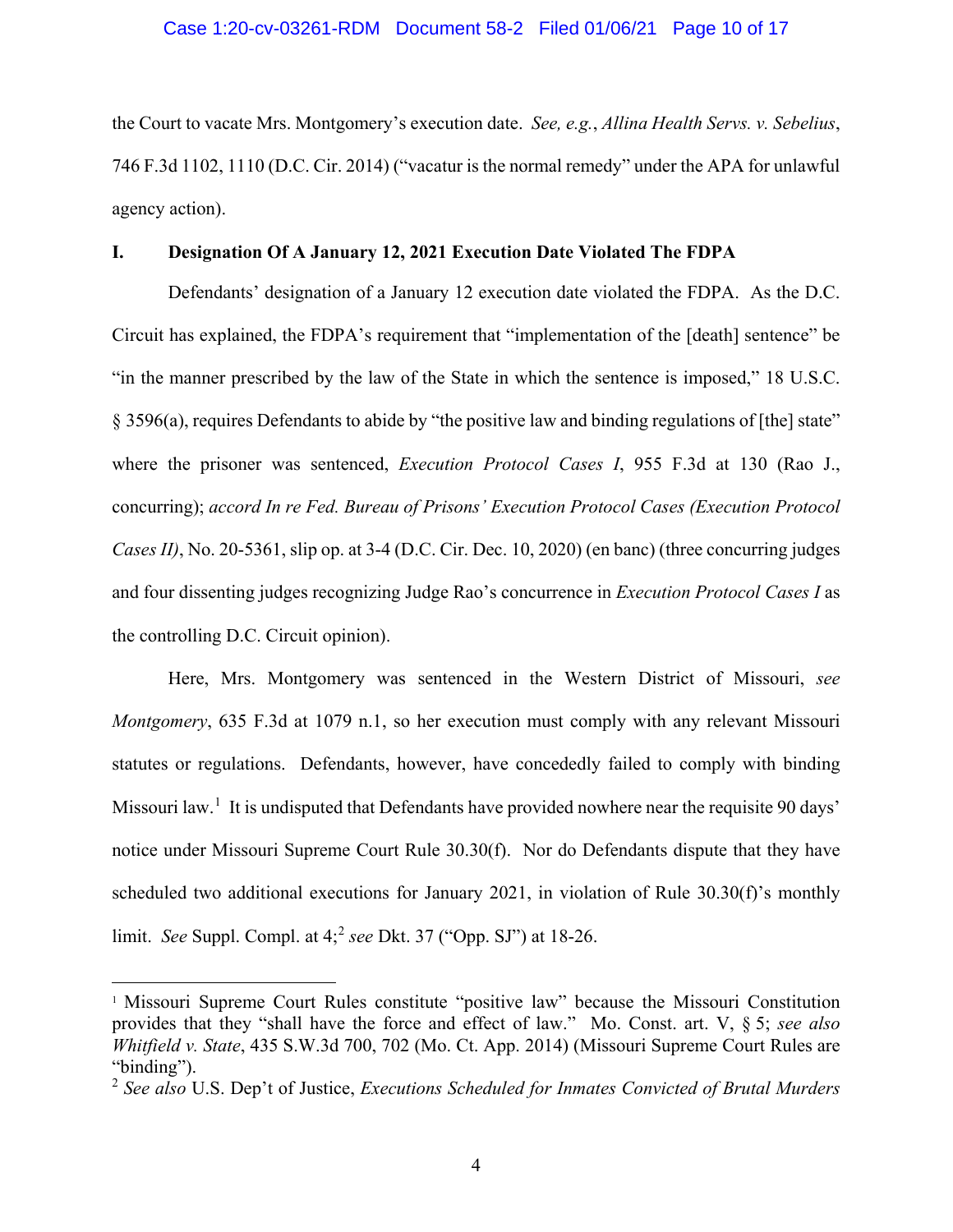#### Case 1:20-cv-03261-RDM Document 58-2 Filed 01/06/21 Page 11 of 17

Instead, Defendants contend that the Missouri's scheduling requirements do not concern the "implementation" of Mrs. Montgomery's sentence within the meaning of 18 U.S.C. § 3596(a). But as Judge Rao's controlling opinion in *Execution Protocol Cases I* explains, "implementation" has a "broad" scope and encompasses "a range of procedures and safeguards surrounding executions," including those dictating the "[d]ate, time, [and] place." 955 F.3d at 133-34 (first alteration in original) (internal quotation marks omitted); *id.* at 129 (holding that FDPA incorporates state law "at whatever level of generality state law might be framed"). Indeed, when the Government promulgated its own timing and notice regulations to govern federal executions, it clearly understood that the term "implementation" encompasses such scheduling rules: "DOJ's 1993 execution protocol bears the title, 'Implementation of Death Sentences in Federal Cases.'" *Id.* at 133-34 (citing 58 Fed. Reg. 4898 (Jan. 19, 1993)).

Judge Rao's opinion is binding on this Court. When a fragmented court decides a case, the D.C. Circuit has explained, the "narrowest opinion" is controlling on lower courts to the extent that it "represent[s] a common denominator of the Court's reasoning." *United States v. Epps*, 707 F.3d 337, 348 (D.C. Cir. 2013) (internal quotation marks omitted). To be controlling, in other words, the opinion must "posit[] a narrow test" to which the majority "must *necessarily* agree as a logical consequence." *Id.* (internal quotation marks omitted). Judge Rao articulated such a test, holding that the FDPA requires the federal government to apply "the positive law and binding regulations of [the] state" where the prisoner was sentenced. *Execution Protocols I*, 955 F.3d at 130 (Rao, J., concurring). In dissent, Judge Tatel necessarily agreed that the FDPA would incorporate formal state "procedures set forth . . . in statutes and regulations," *id.* at 146; he simply

 $\overline{a}$ 

*Many Years Ago* (Nov. 20, 2020), https://www.justice.gov/opa/pr/executions-scheduled-inmatesconvicted-brutal-murders-many-years-ago.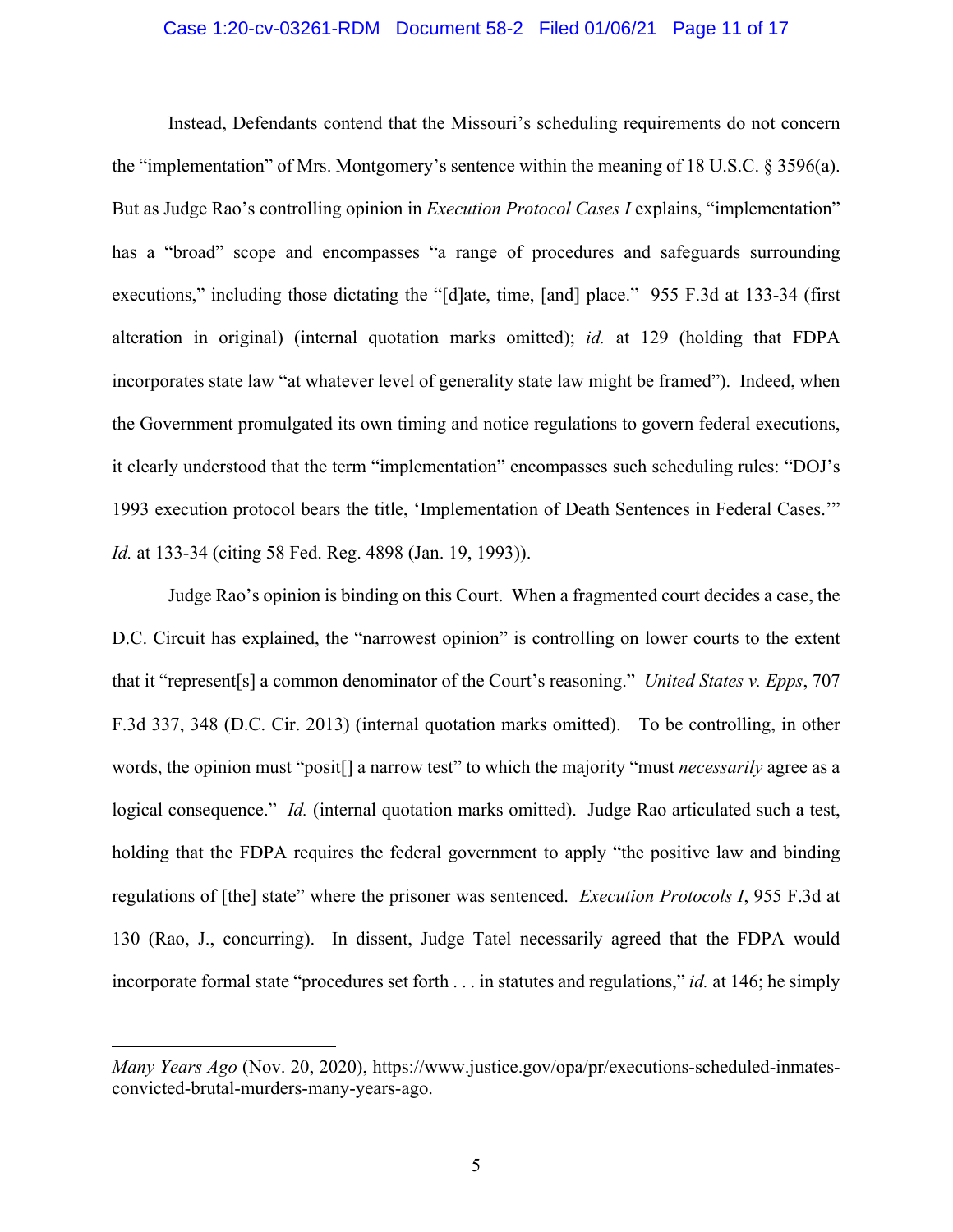#### Case 1:20-cv-03261-RDM Document 58-2 Filed 01/06/21 Page 12 of 17

favored a slightly broader test that would incorporate all "implementation procedures," *id.* at 151, including more informal "protocols issued by state prison officials pursuant to state law," *id.* at 146. Judge Rao's narrow test is thus controlling here. It makes clear that the FDPA incorporates Missouri's binding rules regarding notice and timing of executions. *See id.* at 133-34 (Rao, J., concurring) ("implementation" encompasses not only "top-line method of execution," but also "a range of procedures and safeguards surrounding executions, … including those dictating the 'date, time, [and] place" (cleaned up)).

Defendants have argued that *Execution Protocol Cases I* spoke only to the meaning of the "manner" of execution under the FDPA, not the "implementation" of an execution. Opp. SJ at 20. They are mistaken. As Judge Rao recognized, the operative provision of the FDPA contains both terms, and the meaning of "implementation" informs the appropriate reading of "manner." *Execution Protocol Cases I*, 955 F.3d at 133 (Rao, J., concurring). Indeed, recognizing that Judge Rao's opinion is "controlling precedent" on this point, Judge Chutkan recently concluded that the Government violated the FDPA when it failed to comply with a similar Texas statute governing the timing of executions under Texas law. *In re Fed. Bureau of Prisons' Execution Protocol Cases*, No. 12-CV-782, 2020 WL 7186766, at \*6 (D.D.C. Dec. 6, 2020) (holding that because "Defendants did not adhere to Texas law governing the time and date of an execution, they have violated the FDPA").

Moreover, as four additional D.C. Circuit judges recently emphasized in *Execution Protocol Cases II*, even under a "narrow[er] definition [of] 'implementation'" including "only those measures that 'effectuate death,' it seems clear that prescribing the date and time for the execution to occur is a necessary element of effectuating the death sentence." *Execution Protocol Cases II,* No. 20-5361, slip op. at 4 (Wilkins, J., dissenting) (citation omitted); *see also id.* at 3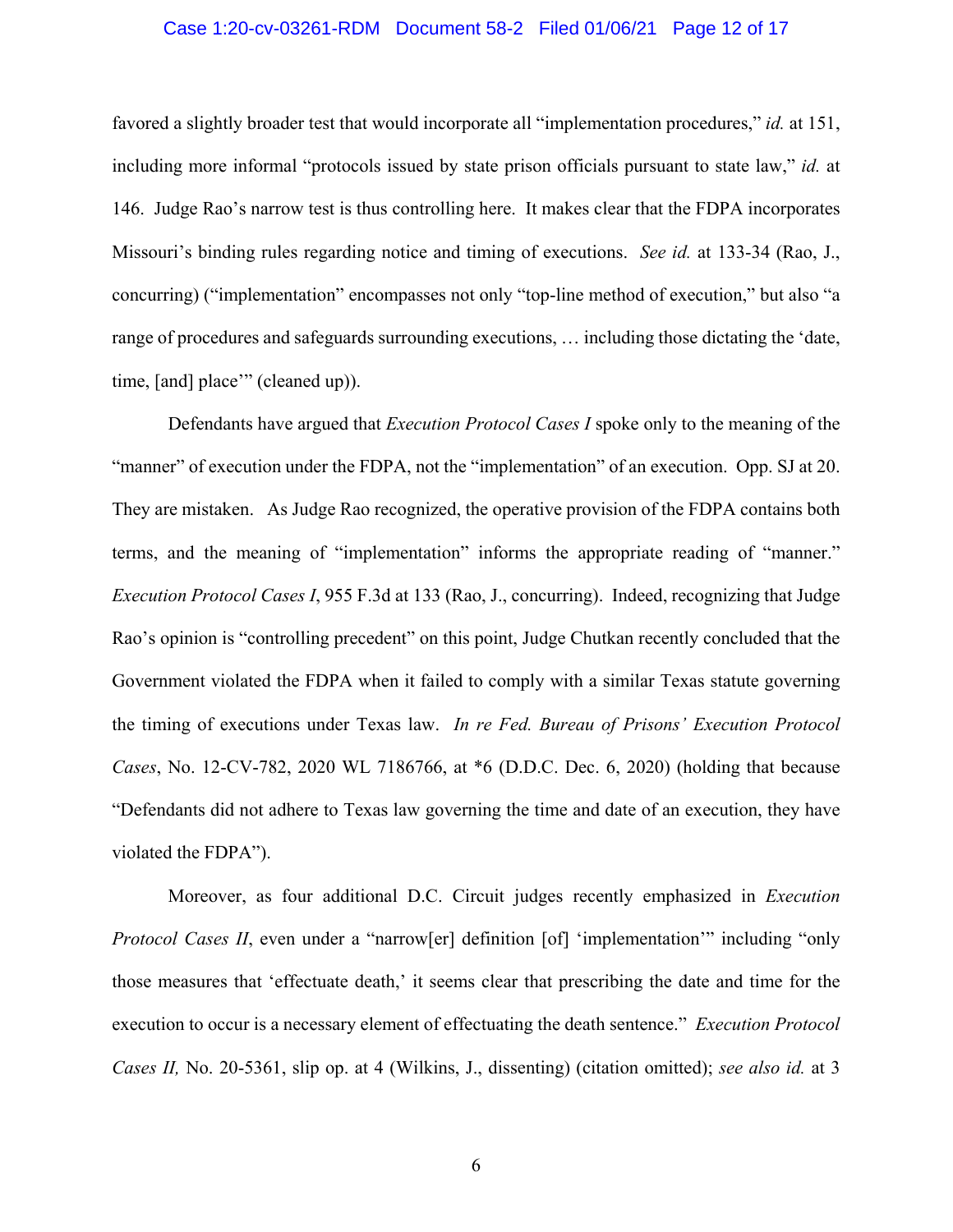#### Case 1:20-cv-03261-RDM Document 58-2 Filed 01/06/21 Page 13 of 17

(Katsas, J., concurring) (only three judges disagreeing with this construction of the FDPA). As those four judges recognized, state laws like the Missouri rules at issue here are not mere "notice" provisions; they also determine when the execution may lawfully take place—"a fundamental part of [the death sentence's] implementation." *Id.* at 4 (Wilkins, J., dissenting).

Defendant have argued that because certain provisions of Missouri Supreme Court Rule 30.30(f) speak specifically to the duties of Missouri state institutions, the requirements in question should not be read to apply to the federal government. *See* Opp. SJ at 24. But a reference in a Missouri law to the duties of Missouri officials and institutions is hardly surprising, and it does not alter the simple fact that the FDPA obligates federal officials to execute federal inmates "in the manner prescribed by the law of the State in which the sentence is imposed." 18 U.S.C. § 3596(a). Defendants' interpretation of the FDPA renders the law meaningless. Under Defendants' logic, they could avoid any obligation under state law simply because a state's laws contemplate that all matters relating to implementation of an execution will be carried out by that state's institutions, as Missouri law does. Indeed, Defendants' reading would excuse federal authorities from following even those state laws that govern infliction of the punishment itself—including even the top-line method—so long as the relevant state law references state officials and state institutions. That cannot be the rule. The FDPA's mandate that federal officials follow state law necessarily entails the straightforward translation of state laws into the federal context—the substitution of state officials for federal officials, and the like. Defendants have not suggested—and cannot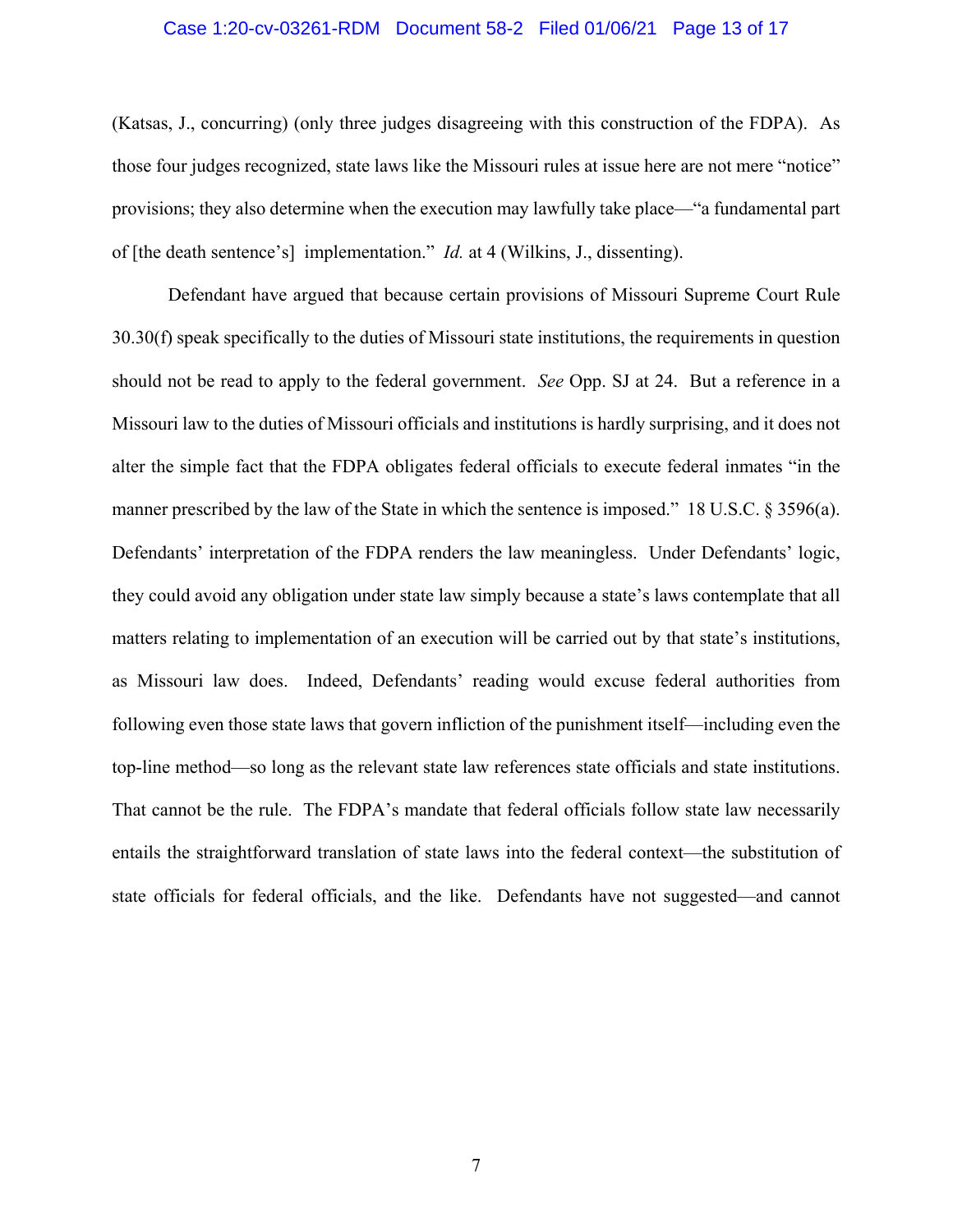#### Case 1:20-cv-03261-RDM Document 58-2 Filed 01/06/21 Page 14 of 17

suggest—that it would be impossible to follow the state procedures at issue here, which concern scheduling rules easily implemented by federal officials.<sup>[3](#page-13-1)</sup>

#### <span id="page-13-0"></span>**II. Defendants' Violations Of Law Prejudice Mrs. Montgomery**

Under the APA, a party challenging an agency action bears "[t]he burden to demonstrate prejudicial error." *Jicarilla Apache Nation v. U.S. Dep't of Interior*, 613 F.3d 1112, 1121 (D.C. Cir. 2010). This requirement, as this Court recognized, is not "particularly onerous." D. Ct. Op. at 26 (quoting *Shinseki v. Sanders*, 556 U.S. 396, 410 (2009)). If "prejudice is obvious to the court, the party challenging agency action need not demonstrate anything further." *Id.* (quoting *Jicarilla*, 613 F.3d at 1121)).

This Court previously concluded that "the prejudice to [Mrs.] Montgomery" from the Director's violation of federal regulations governing scheduling of executions was "obvious." *Id.* That conclusion is correct as to the Director's FDPA violations, as well. Had the Government complied with Missouri law's scheduling requirements, as incorporated by the FDPA, the earliest possible date for Mrs. Montgomery's execution would have been February 21, 2021—90 days after the November 23, 2020 designation. *See* Mo. Sup. Ct. R. 30.30(f). Instead, the Director set January 12, 2021 as the execution date, diminishing both "the time that [Mrs. Montgomery] has to seek legal relief from her death sentence, including through the clemency process," and the time

 $\overline{a}$ 

<span id="page-13-1"></span><sup>&</sup>lt;sup>3</sup> Even where, moreover, aspects of state law are impossible for federal officials themselves to carry out, it is by no means clear that the Government is excused from its duty under 18 U.S.C. § 3596. The FDPA itself provides two potential routes to negotiate state law in such circumstances. First, 18 U.S.C. § 3597(a) expressly authorizes the marshal to avail himself of "appropriate State or local facilities" and "State or local official[s]" in order to "supervis[e] the implementation of a sentence of death"—meaning Congress gave the marshal the tools needed to conform to state law requirements respecting state officials and institutions. Second, if implementation of a death sentence according to state law is truly impossible notwithstanding § 3597(a), that state's law may be deemed to not "provide for implementation of a sentence of death" within the meaning of  $\S$  3596(a), which would allow the sentencing court to designate "another State, the law of which does provide for the implementation of a sentence of death," that federal officials may follow, 18 U.S.C. § 3596(a).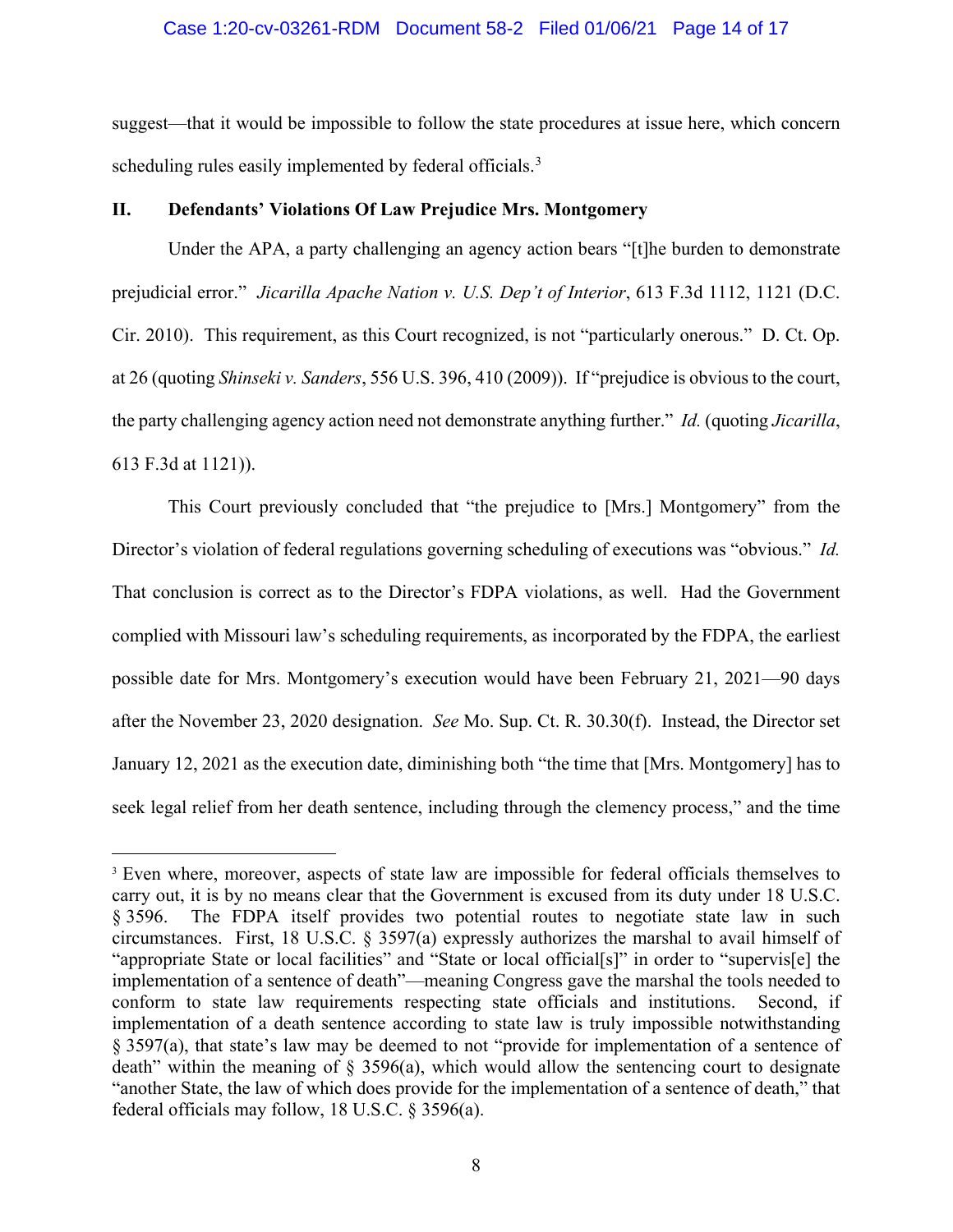#### Case 1:20-cv-03261-RDM Document 58-2 Filed 01/06/21 Page 15 of 17

she has "to prepare mentally and spiritually for her death." D. Ct. Op. at 26 (internal quotation marks omitted); *see Ford v. Wainwright*, 477 U.S. 399, 421 (1986) (Powell, J., concurring).

Mrs. Montgomery was likewise prejudiced by Defendants' violation of Missouri law's prohibition against executing more than one person per month. That "legal mandate" reflects the considered judgment of the State of Missouri that the prisoner and the public "are likely to suffer harm if that mandate is ignored," *In re Fed. Bureau of Prisons' Execution Protocol Cases*, 980 F.3d 123, 140 (D.C. Cir. 2020) (Pillard, J., concurring)—which is precisely what happened here. *See Execution Protocols I*, 955 F.3d at 144 (Rao, J. concurring) (prisoners have a "right to have their sentences implemented 'in the manner prescribed by the law of the State'" (quoting 18 U.S.C.  $§$  3596(a))).

### <span id="page-14-0"></span>**III. The Proper Remedy Is To Vacate Mrs. Montgomery's Execution Date**

As this Court recognized, where, as here, "agency action violates the APA, 'vacatur'—not an injunction—'is the normal remedy.'" D. Ct. Op. at 10 (quoting *Allina*, 746 F.3d at 1110); *see also id.* at 25. In deciding whether to vacate, courts consider (1) "the extent of doubt whether the agency chose correctly" and (2) the "disruptive consequences" of vacatur. *Allied-Signal, Inc. v. U.S. Nuclear Regul. Comm'n*, 988 F.2d 146, 150-51 (D.C. Cir. 1993) (internal quotation marks omitted).

Here, both factors support vacatur of the January 12, 2021 execution date. As this Court explained, "[t]his is not a case . . . where a rule merely lacks adequate support, which the agency can readily cure on remand." D. Ct. Op. at 25. Here, there is no doubt that Defendants acted unlawfully in designating that date for Mrs. Montgomery's execution, meaning Defendants will *have* to set a new date on remand. *See United Steel v. Mine Safety & Health Admin.*, 925 F.3d 1279, 1287 (D.C. Cir. 2019) (remand without vacatur inappropriate because agency's action was "*ultra vires*" and so could "not be saved" on remand). Vacatur, moreover, would yield no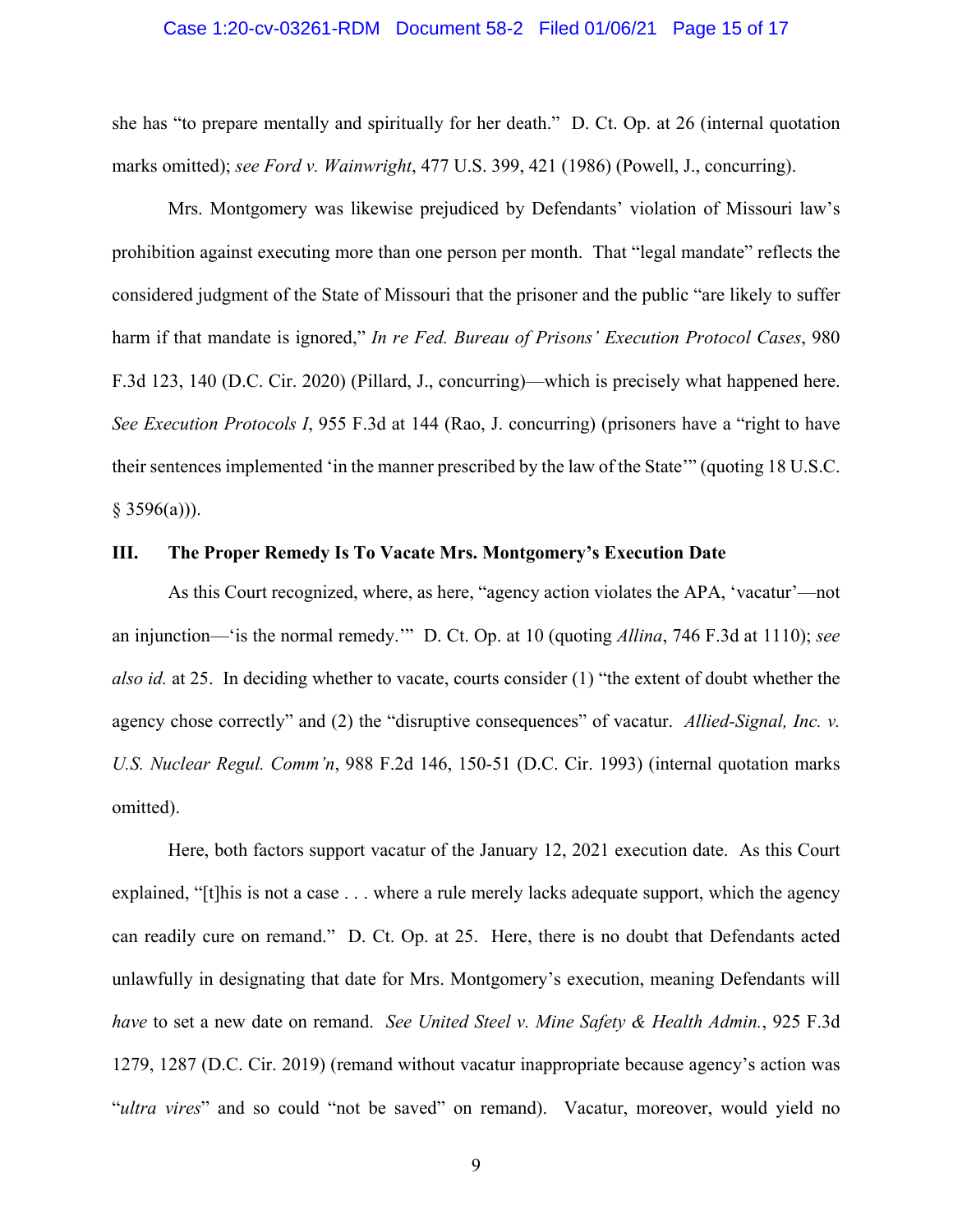#### Case 1:20-cv-03261-RDM Document 58-2 Filed 01/06/21 Page 16 of 17

"disruptive consequences." The remedy would apply to only one person—Mrs. Montgomery and the Government can simply reschedule her execution for a date that comports with Missouri law and, in turn, the FDPA.

### **CONCLUSION**

<span id="page-15-0"></span>The Court should grant partial summary judgment in Mrs. Montgomery's favor on Claim II in the Supplemental Complaint and vacate Mrs. Montgomery's January 12, 2021 execution date.

DATED: January 5, 2021

Respectfully Submitted,

/s/ Alec Schierenbeck Alec Schierenbeck O'Melveny & Myers LLP N.Y. Bar No. 5391008 7 Times Square New York, NY 10036 212.728.5837 aschierenbeck@omm.com

Meaghan VerGow O'Melveny & Myers LLP D.C. Bar No. 977165 1625 Eye Street, N.W. Washington, DC 20006 202.383.5504 mvergow@omm.com

Sandra L. Babcock Clinical Professor, International Human Rights Clinic 157 Hughes Hall Cornell Law School Ithaca, NY 14853-4901 312.823.2330 Slb348@cornell.edu